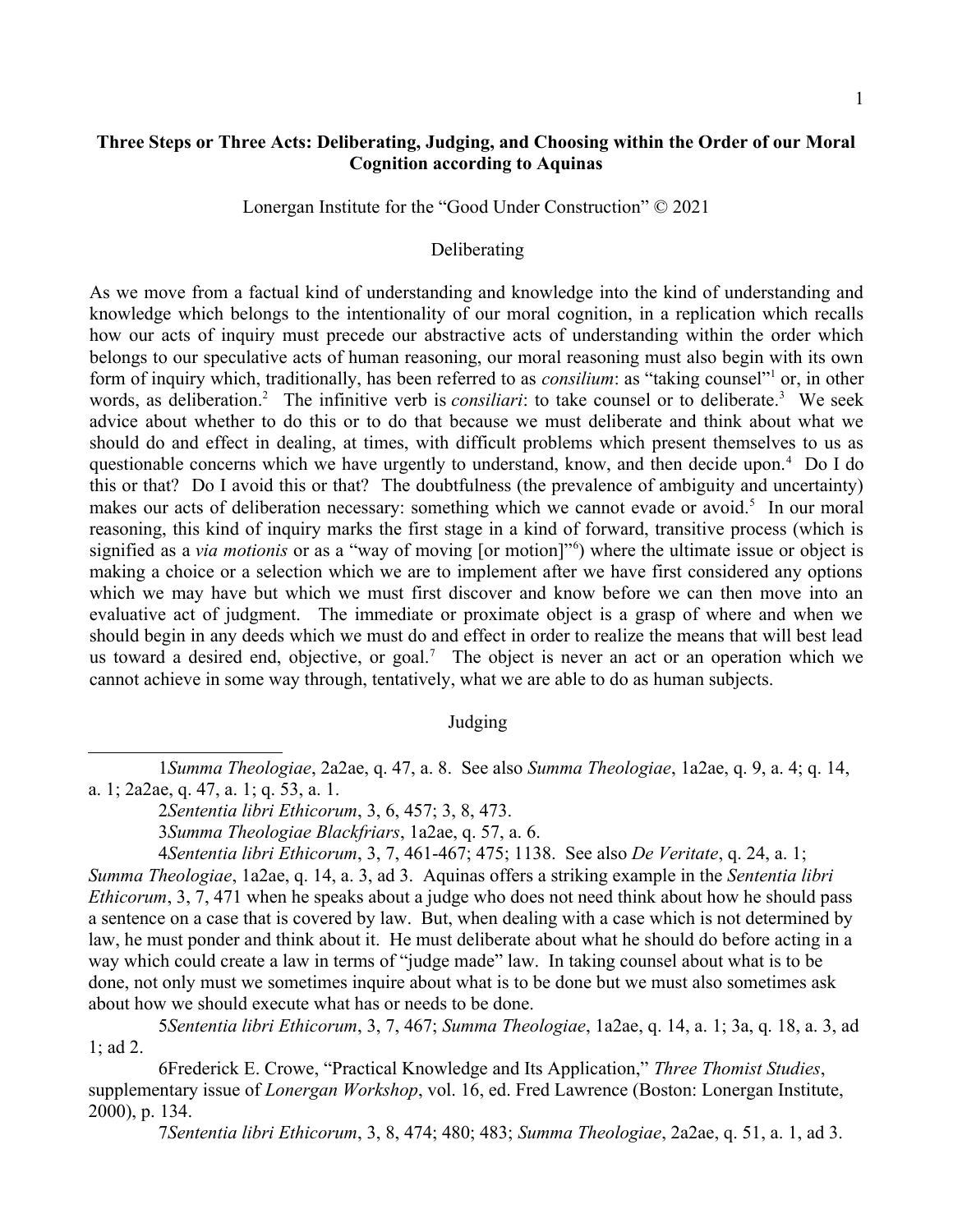But, while in the end of our inquiry, some kind of choice or election must be made with respect to initial actions that should lead us toward a desired end or goal, in making any specific choice, a prior deliberative or speculative component must be clearly distinguished from a subsequent decision or choice which, as the further or ultimate term of our rational desire or rational appetite, is an event which fully commits us to a course of action which we are now putting into effect.<sup>[8](#page-1-0)</sup> A choice exists as both the term of an act of our reasoning and as the term of an act of our willing (our desire or appetites).<sup>[9](#page-1-1)</sup> An act of understanding first grasps a rational mean which appositively exists as a "mean of reason<sup>"[10](#page-1-2)</sup> before it concludes this same reasoning with an enabling, facilitating act of judgment which exists as a species of intermediary (between our acts of deliberation and our acts of choosing):  $11$ an act of our willing in our appetites and desires then goes beyond our reasoning and our judgments as, now, more fully, we unite ourselves to that which we have grasped and discovered and which exists for us as a rational mean (or sequence of means) that our acts of understanding know as we experience them within the order and the data of our cognitive human awareness. A traditional way of speaking speaks about acts of understanding which originate from within ourselves, from within our human minds.<sup>[12](#page-1-4)</sup> An intellectual virtue (as it is actualized in a specific act of understanding) is joined to a moral virtue as it is actualized through the making of a prudential choice which perfects us both in terms of our understanding and our willing.<sup>[13](#page-1-5)</sup> Our judgments bring our prior deliberations of counsel to a satisfactory conclusion which then facilitates and makes for a later specific, concrete choice which specifies a first act that we should do or execute in a chain of likely acts which, hopefully, will lead us toward our union with a desired goal or objective.<sup>[14](#page-1-6)</sup>

<span id="page-1-1"></span><span id="page-1-0"></span>9*Summa Theologiae*, 1a2ae, q. 13, a. 1.

<span id="page-1-2"></span>10*Summa Theologiae*, 2a2ae, q. 47, a. 7.

<span id="page-1-4"></span><span id="page-1-3"></span>11*Summa Theologiae*, 1a2ae, q. 15, a. 3; 2a2ae, q. 51, a. 2, ad 2; 3a, q. 18, a. 4, ad 2.

12*Summa Theologiae*, 1a, q. 14, a. 8; q. 83, a. 3, ad 2;1a2ae, q. 17, a. 1; q. 58, a. 4; q. 65, a. 1. Thomas Gilby, in his *St. Thomas Aquinas Philosophical Texts* (New York: Oxford University Press, 1960), summarily translates the gist of Aquinas's thesis in 1a, q. 14, a. 8 by simply noting that "knowledge does not produce a decision unless [it is] influenced by appetite" (p. 111, n. 316). A more literate rending avers as follows: "the intelligible form does not denote a principle of action in so far as it resides in the one who understands unless there is added to it the inclination to an effect, which inclination is through the will."

<span id="page-1-5"></span>13*Summa Theologiae*, 1a2ae, q. 58, aa. 4-5. While Aquinas argues in a. 4 that moral virtue can exist without science, wisdom, and art, understanding and prudence are both needed however within the kind of order which belongs to the acts of our ethical, moral, human life.

<span id="page-1-6"></span>14*Sententia libri Ethicorum*, 3, 9, 484; *Summa Theologiae*, 1a2ae, q. 13, a. 1, ad 2. In "Appendix I The Structure of a Human Act," *Summa Theologiae Blackfriars*, 1a2ae, v. 17, pp. 211- 217, Thomas Gilby tries to illustrate the difference between a judgment and a choice in our moral decision making. If a man decides or wills to attend the evening performance of an opera, he must deliberate about how he will do it. He thinks about a means of transportation. Finally, as his deliberation comes to term, he decides to go by train. He makes a judgment. Then, once he has made this decision, he must select or choose a particular train from the options that are available. After making this choice, his subsequent doing falls within an order of execution which transcends the intentionality of what his mind and heart have been both urging him to do. A concrete choice proximately effects a new chain of causation where means precede ends as causes that lead to ends

<sup>8</sup>*De Veritate*, q. 22, a. 15 & ad 2; *Sententia libri Ethicorum*, 3, 8, 483; *Summa Theologiae*, 1a2ae, q. 57, a. 6.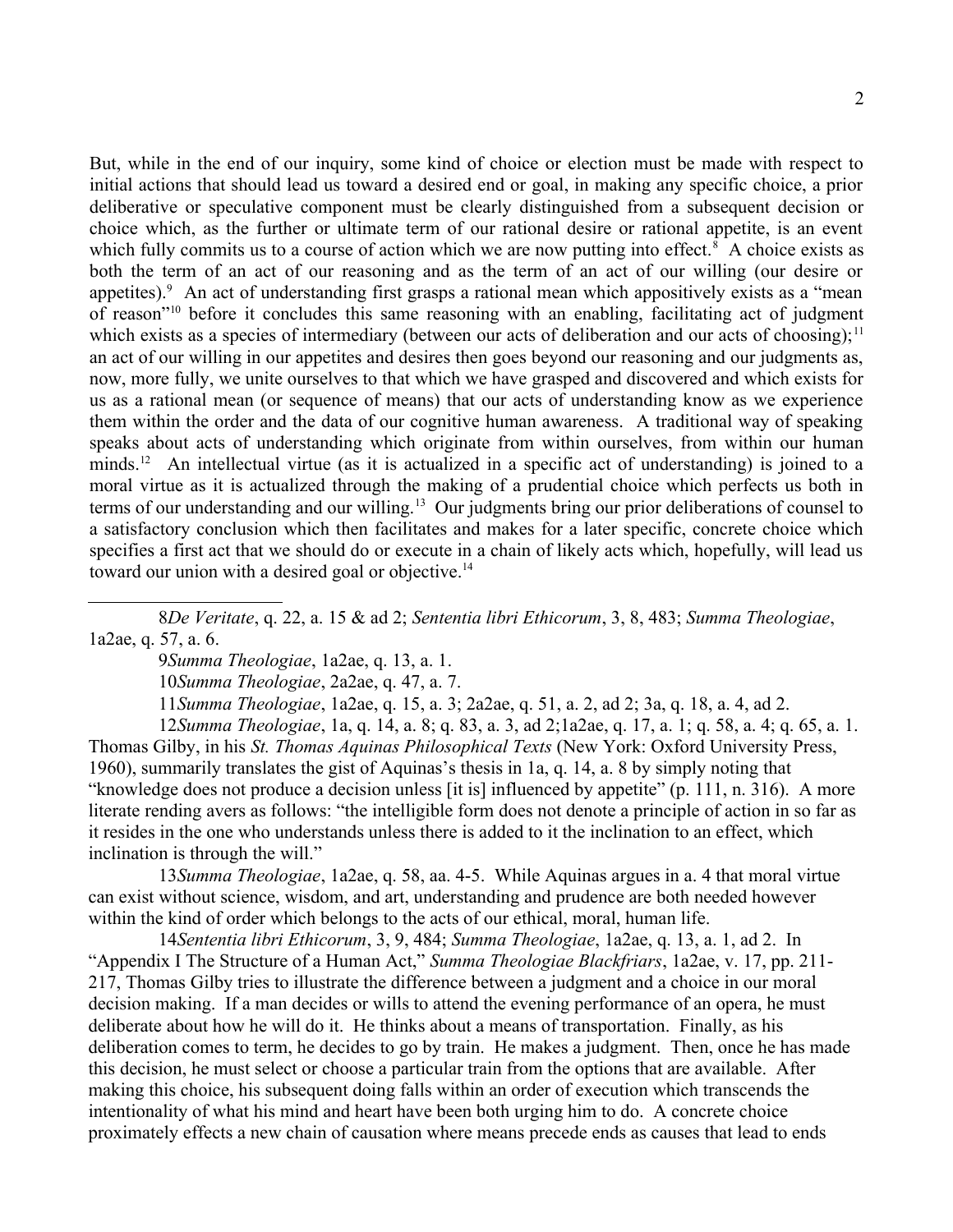In other words, our moral judgment exists as the second stage or step which leads us toward into the kind of human orientation which we bring into being whenever we make specific, concrete choices.<sup>[15](#page-2-0)</sup> When a given judgment grasps a course of action which cannot be differentiated and subdivided into an assemblage of specific options from which we can possibly make a selection or choice, such a judgment will appear to not differ from the more concrete, practicable form of judgment which exists as the making of a specific choice which, as a choice, chooses one preferred option instead of other possible options.[16](#page-2-1) In such a situation, our consent or our act of judgment becomes a choice in an act which brings our moral deliberation to a proper close in a transition which moves from something which exists in an inward way to something which exists in an outward way. A goodness which exists in terms of that which we are initially desiring emerges in a manner which can now point to the fullness of its instantiation.

## Choosing

Finally, in a third and final step which is particularly characteristic of our acts of practical reasoning in its exercise and application of prudent decision making, as we have been noting, our practical acts of reasoning conclude with an election or a choice although in a manner which exists in terms of *praecipere* or *imperare*. An instructing, demanding, commanding, imperative precept (a *praeceptum*) addresses itself to us with respect to what now should be our consequent acts of human willing and doing although, as we have been noting, it is grounded in an apprehension of choosing and choice that, in some way, is grounded or which is conditioned by our prior acts of understanding and judgment.<sup>[17](#page-2-2)</sup>

instead of a converse relationship where ends precede means as causes that lead us toward means which had been the case within the order of our conscious intentionality, prior to the emergence of a consequent order of implementation and execution (*Sententia super Metaphysicam*, 7, 6, 1408; *Sententia libri Ethicorum*, 6, 8, 1231; and *Summa Theologiae*, 1a2ae, q. 1, a. 4; q. 16, a. 4). However, in every concrete human act that we do as human subjects, an inner act of deciding is joined to an outer act of doing through a compound of parts and elements which does not detract from the fundamental unity of our human actions within the order and structure of our different human acts. Cf. *Summa Theologiae*, 1a2ae, q. 17, a. 4. Every human act is willed in a manner which subordinates and which employs other kinds of acts and powers through an application of instrumental causality that eventually leads us toward a form of exterior, outer doing which manifests our actions as human subjects to the observance and notice of other human beings who also exist as subjects. Cf. *De Malo*, q. 2, a. 2, ad 6.

<span id="page-2-0"></span>15*Summa Theologiae*, 2a2ae, q. 47, a. 8; q. 51, a. 2, ad 2. Aquinas refers to this second act as our judging about what we have discovered and he refers to it as a speculative act although, here, the context is a practical act of reasoning which wants to realize a good which, as yet, does not exist.

<span id="page-2-1"></span>16*Summa Theologiae*, 1a2ae, q. 15, a. 3, ad 3. See also David M. Gallagher, "The Will and Its Acts (Ia IIae, qq. 6-17)," *The Ethics of Aquinas*, ed. Stephen J. Pope (Washington, DC: Georgetown University Press, 2002), p. 82.

<span id="page-2-2"></span>17*Summa Theologiae*, 2a2ae, q. 47, a. 8; 1a2ae, q. 17, a. 1. Hence, for Aquinas, it follows that, as known, the moral goodness or the badness of an external action is derived from the acts of our human reasoning and understanding and not from our acts of willing, although, in implementing a moral choice or decision, it is by willing within the order of our execution that the goodness or the badness of external deeds is realized and made present. Cf. *Summa Theologiae*, 1a2ae, q. 20, a. 1 & ad 1. As is noted in ad 1: an exterior action is a human act "inasmuch as it has been presented to the will, by the reason, as a certain good [*quoddam bonum*] comprehended and ordered [*apprehensum et*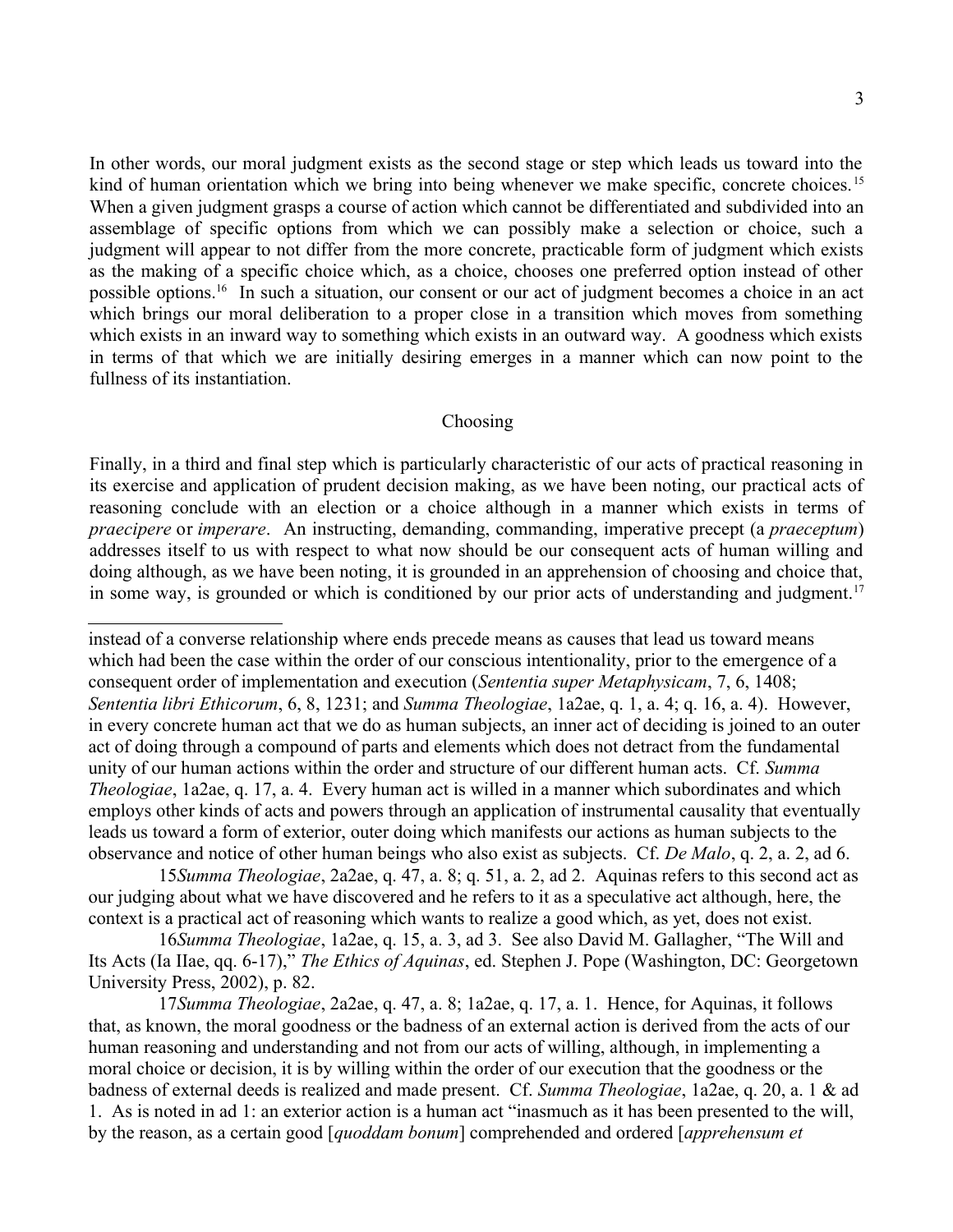This type of judgment or decision, as an actualized specific concrete choice, exists as the actual doing or implementation of a decision which we have just made,<sup>[18](#page-3-0)</sup> and since it brings our acts of practical reasoning toward their final or ultimate term, it can be said that the issuing of commands, directives, or precepts exists as the principle object or act of our practical acts of human reasoning.[19](#page-3-1) The practicality of our human cognition points to a practical form of self-transcendence which belongs to us as human agents and subjects in the midst of our activities and receptions and by means of these activities and receptions.

With respect then to something which we must do as a first act that will hopefully lead us toward a desired end or goal, the act of judgment which grounds the issuing or the proceeding of a given directive is, at times, referred to as an act or judgment which belongs to the order or to the reality of our human conscience (our *conscientia*) since one meaning of conscience refers to a process or an application (an *applicatio*) by which we seek to discover what we should do through any actions that we can possibly realize to achieve a particular end and goal or, negatively, to avoid a particular end or an undesired goal.<sup>[20](#page-3-2)</sup> We move from generalities to specifics: from a habitual, general knowledge of different things toward a specific choice which allegedly mediates or which expresses the significance or the meaning of some kind of higher law or principle.<sup>[21](#page-3-3)</sup> If we are thinking rightly and not irrationally, we choose to do something which we know is not impossible for us (as difficult as it might be to put into effect).<sup>[22](#page-3-4)</sup> But, is it right or is it wrong to engage in a certain, specific act?

<span id="page-3-1"></span>19*Summa Theologiae*, 1a2ae, q. 17, a. 5; 2a2ae, q. 47, a. 8. See also Rhonheimer, *Natural Law and Practical Reason*, p. 72.

<span id="page-3-2"></span>20*De Veritate*, q. 17, a. 1; *Summa Theologiae*, 1a, q. 79, a. 13. See also Aquinas, *In ad Rom. II*, 15, lect. 3, n. 219, as quoted by Torrell, *Aquinas, Vol. 2*, p. 317, n. 23. Aquinas distinguishes a number of different meanings for conscience where, for instance, one meaning refers to a process of reflection that examines the propriety of an action which has already been done.

<span id="page-3-3"></span>21*Summa Theologiae*, 1a2ae, q. 19, a. 5, ad 2; *In ad Rom. XIV*, 14, lect. 2, n. 1120, quoted by Jean-Pierre Torrell, *Saint Thomas Aquinas Volume 2 Spiritual Master*, trans. Robert Royal (Washington, D.C.: Catholic University of America Press, 2003), p. 317. As Torrell summarizes Aquinas's position, p. 322: "conscience is only an intermediary of the eternal law; it does not create obligation, but transmits it." Rhonheimer, in his *Natural Law and Practical Reason*, p. 60, makes essentially the same point when he speaks about conscience as an "*application* of moral science." On the one hand, moral science and its precepts are to be clearly distinguished from the acts and activity of our practical acts of human reasoning and the specific precepts which belong to our practical acts of human reasoning. Moral science exists as a habit: as a "*habitus* consisting of precepts formulated as normative statements – a normative knowledge" which has been developed as the fruit of our selfreflection with respect to the acts of our practical human reason. But, through conscience, this moral science "*becomes practical* when [it is] applied to [our] concrete willing ([to our] intending, choosing, and doing)." An awareness of higher laws is introduced into our concrete human life through an ordering of our human acts of reasoning which participate "in the eternal law of divine providence."

<span id="page-3-4"></span>22*Summa Theologiae*, 1a2ae, q. 13, a. 5.

*ordinatum*] through the reason." Cf. Martin Rhonheimer, *Natural Law and Practical Reason: A Thomist View of Moral Autonomy*, trans. Gerald Malsbary (New York: Fordham University Press, 2000), p. 429.

<span id="page-3-0"></span><sup>18</sup>*Summa Theologiae*, 1a2ae, q. 17, a. 3. See *In 2 Scriptum super libros sententiarum*, d. 40, q. 1, a. 2, ad 1, as cited by Rhonheimer, *Natural Law and Practical Reason*, p. 153, n. 34: "*ex electione immediate sequitur opus*."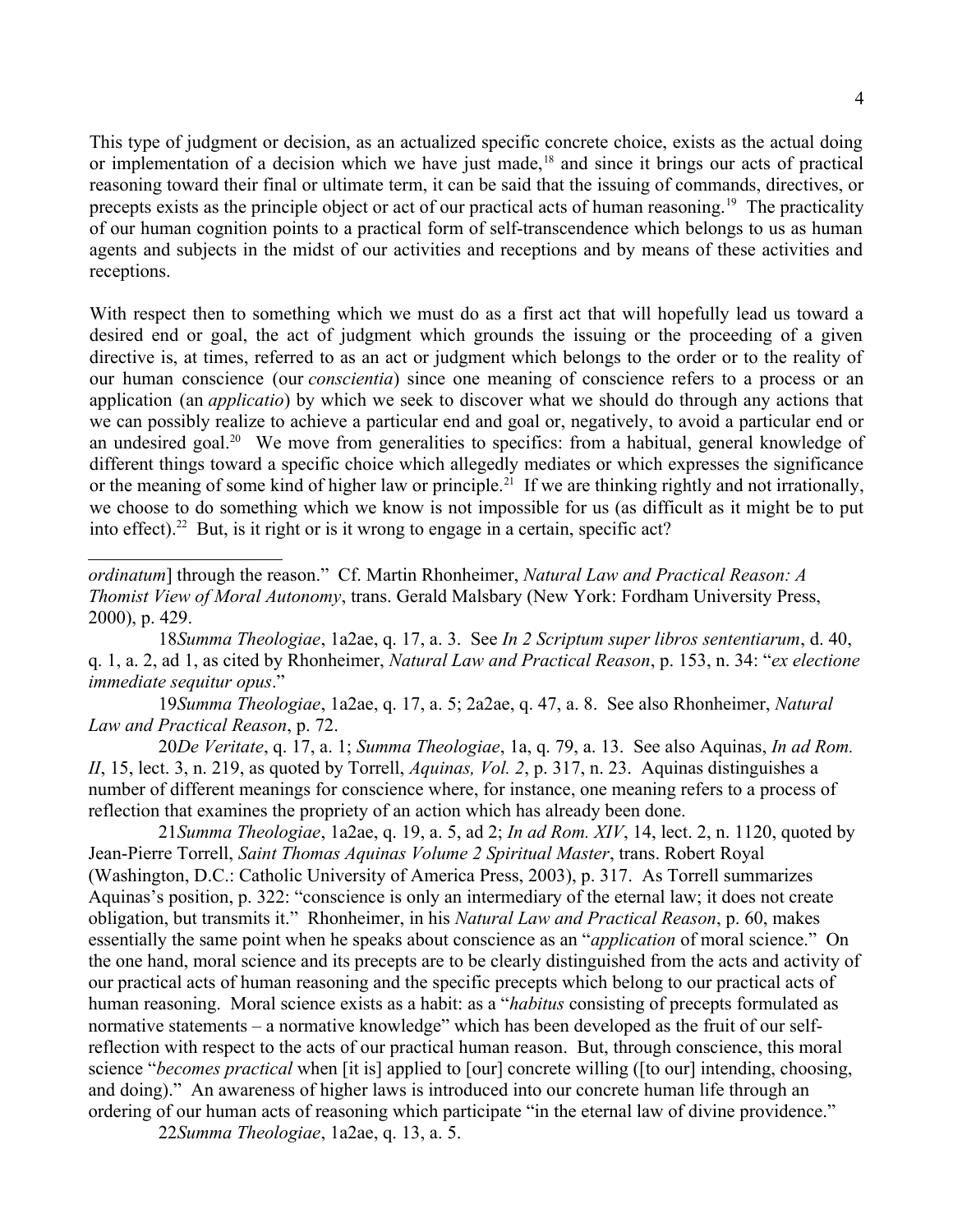In such a situation thus, a prospective judgment naturally prods, urges, or it binds our actions in terms of what we should do and accept.[23](#page-4-0) As our acts of reasoning allegedly guide our acts of human willing to give them a characteristic human orientation, they form and they construct a kind of ordering which belongs to our human conscience or which exists as the functioning of our human conscience;<sup>[24](#page-4-1)</sup> hence, in a way which constitutes the kind of human person which we become or happen to be as human subjects.<sup>[25](#page-4-2)</sup>

To be more specific about how we should speak about these things, while a judgment of choice issues a command which seeks to modify our acts of human willing and to direct them in a certain way, this same act *in its cognitive aspects* is not simply or solely a judgment of choice but, instead, it exists as also a judgment of our conscience because it modifies our thinking and understanding (our human minds) but not our human acts of willing (our human will).<sup>[26](#page-4-3)</sup> It exists as a knowledge where our knowledge about what we ought to do in a given case is not something which itself impels or which directly forces us to do what we ought to do.<sup>[27](#page-4-4)</sup> We can be open and receptive and we can allow ourselves to be moved by our conscience in a given concrete way. When our conscience is understood to exist thus as only a form of knowledge, our conscience restricts itself to purely cognitive conclusions as these refer to differences which distinguish right acts from wrong acts although, admittedly, this knowing obviously develops and expands as, increasingly, it moves from very general considerations toward specific conclusions that can be drawn when specific moral choices must be made in responding to concrete situations and conditions. From a purely cognitive perspective (prescinding from any form of application or *usus* that comes from a choice which seeks to modify our acts of human willing), we can try to distinguish between a conscience that knows the difference between right and wrong and one that needs to know about how these differences can receive a more specific form when we must address specific issues and problems. In any case, when choices must be made on what we should do to implement any injunctions or precepts that are perhaps being given to us through the mediation of our conscience, additions accrue to the store of our human knowledge in a way which is constitutive of our human conscience about what, in fact, distinguishes what things are right and good from those things which are wrong and evil. And, as this knowledge grows in us in its preciseness and in its specificity, it grows in its depth and breath. Our conscience develops and grows as we make more choices that are specific. Modifications within the order of our understanding accompany modifications within the order of human desiring and willing which are put into effect after a choice has issued an order which moves our acts of willing toward the doing of a particular act or action.<sup>[28](#page-4-5)</sup>

Throughout, the enabling factor throughout is always an ongoing necessity for new acts of

<span id="page-4-3"></span><span id="page-4-2"></span>25*Sentencia Libri De anima*, 2, 5, 288.

26*De Veritate*, q. 17, a. 1, ad 4 (1a series). In speaking about this matter, in *Three Thomist Studies*, p. 50, n. 44, Crowe cites an earlier text that is taken from Aquinas in the *Sentences* which makes the same point (*In 2 Scriptum super libros sententiarum*, d. 24, q. 2, a. 4, ad 2): "conscience (is) only a cognitive conclusion, choice is an affective conclusion." In discussing Aquinas, in *Three Thomist Studies*, p. 53, Crowe distinguishes two senses of application in Aquinas. One is purely cognitive; the other leads to changes in our actions and behavior.

<span id="page-4-5"></span><span id="page-4-4"></span>27*Sentencia Libri De anima*, 3, 14, 816. 28*Summa Theologiae*, 1a2ae, q. 17, a. 3, ad 1.

<span id="page-4-0"></span><sup>23</sup>*De Veritate*, q. 17, a. 1.

<span id="page-4-1"></span><sup>24</sup>*Summa Theologiae*, 1a2ae, q. 19, a. 5.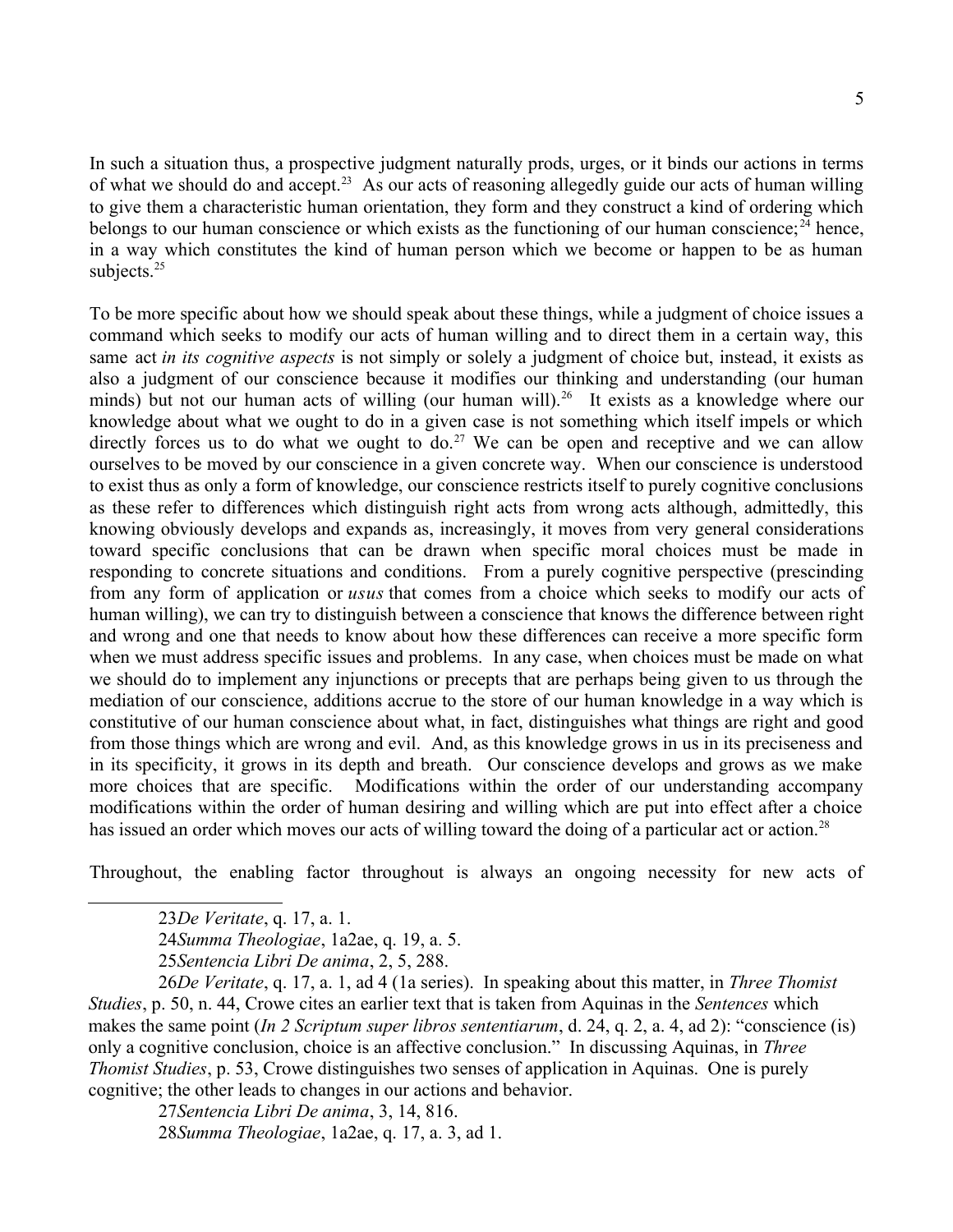understanding which need to be increasingly specific and have always to be generated in applying general principles to concrete situations and contexts. While, as noted, every practical judgment grows in specificity as it moves from general to particular precepts, this specificity only comes to full term for us as, freshly, we must understand how our precepts can be applied to new, unique sets of conditions and circumstances.<sup>[29](#page-5-0)</sup> It is only by new acts of understanding that we can determine which precepts should apply in any given case and how they are to be properly applied and used.<sup>[30](#page-5-1)</sup> A precept that usually applies might be irrelevant, or its application will have to be modified or changed in some kind of way.[31](#page-5-2) This need for ever new acts of understanding in the functioning of our practical acts of human reasoning accordingly explains why the conclusions which end in our choices necessarily lack the sureness and the certainty that more properly belongs to judgments that are limited to questions of truth and fact.<sup>[32](#page-5-3)</sup> The intelligibility of what has yet to exist possesses a tenuousness which the intelligibility of things that already exist lacks.<sup>[33](#page-5-4)</sup> However, even if, necessarily, we must admit and advert to the reality of this tenuousness and uncertainty, it cannot be denied, at the same time, that the reasonableness of a proposed course of action (the greater reasonableness of one course of action instead of another) is a factor which continues to form our conscience since its influence suggests how we should behave in what we are doing in very concrete situations which, in their concreteness, are unique and non-repeatable.<sup>[34](#page-5-5)</sup>

At the same time, however, as our conscience moves from general apprehensions of values and principles toward a greater specificity which emerges in the wake of the specific choices that we must make, we would have to admit to ourselves that, necessarily, our human conscience exposes itself to larger and greater possibilities of errors occurring. Our operations can occur without fault. They can occur in an infallible, indefectible manner but whether or not this happens depends on whether our acts of cognition are operating according to the laws which are properly constitutive of their being and existence.<sup>[35](#page-5-6)</sup> Fidelity with respect to the form or the order of our cognitive performance cannot be simply presumed and supposed. No guarantee exists for us even as we must admit to ourselves that the proximate cause of our conscience is the kind of understanding which belongs to us as human beings where the rule of our conscience is to be identified with the rule of our acts of human reasoning.<sup>[36](#page-5-7)</sup>

In adverting then to how our conscience can also act and function as a form of self-examination after we have made choices about what we want and should do, since our practical acts of reasoning work from first principles toward specific judgments and concrete choices, the legitimacy of any course of action (either before it is implemented or after it has been implemented) is something which is evaluated by us through the means of our conscience with respect to its constitutive self-reflection, as it

<span id="page-5-0"></span>29*Sententia libri Ethicorum*, 2, 2, 259; 6, 2, 1132: "practical intellect begins with universal considerations...but its considerations terminate in a particular work that is to be done," my translation. 30*Summa Theologiae*, 1a2ae, q. 97, a. 1 & ad 1; *Expositio et Lectura super Epistolas Pauli* 

*Apostoli*, *II Cor*., lect. 1, n. 372, cited by Crowe, *Three Thomist Studies*, p. 41, n. 16; p. 51.

<span id="page-5-2"></span><span id="page-5-1"></span>31*Summa Theologiae*, 1a2ae, q. 100, a. 8, ad 3.

- <span id="page-5-4"></span><span id="page-5-3"></span>32*Sententia libri Ethicorum*, 1, 3, 32-34; 9, 2, 1779.
- 33*In 4 Scriptum super libros sententiarum*, d. 16, q. 3, a. 2, cited by Crowe, *Three Thomist Studies*, p. 60, n. 72; *Summa Theologiae*, 2a2ae, q. 49, a. 5, ad 2.

<span id="page-5-5"></span>34*Summa Theologiae*, 1a, q. 79, a. 13.

<span id="page-5-6"></span>35Daniel Westberg, "Good and Evil in Human Acts (1a 2ae, qq. 18-21)," *Ethics of Aquinas*,

p. 97.

<span id="page-5-7"></span>36*Summa Theologiae*, 1a2ae, q. 21, a. 1.